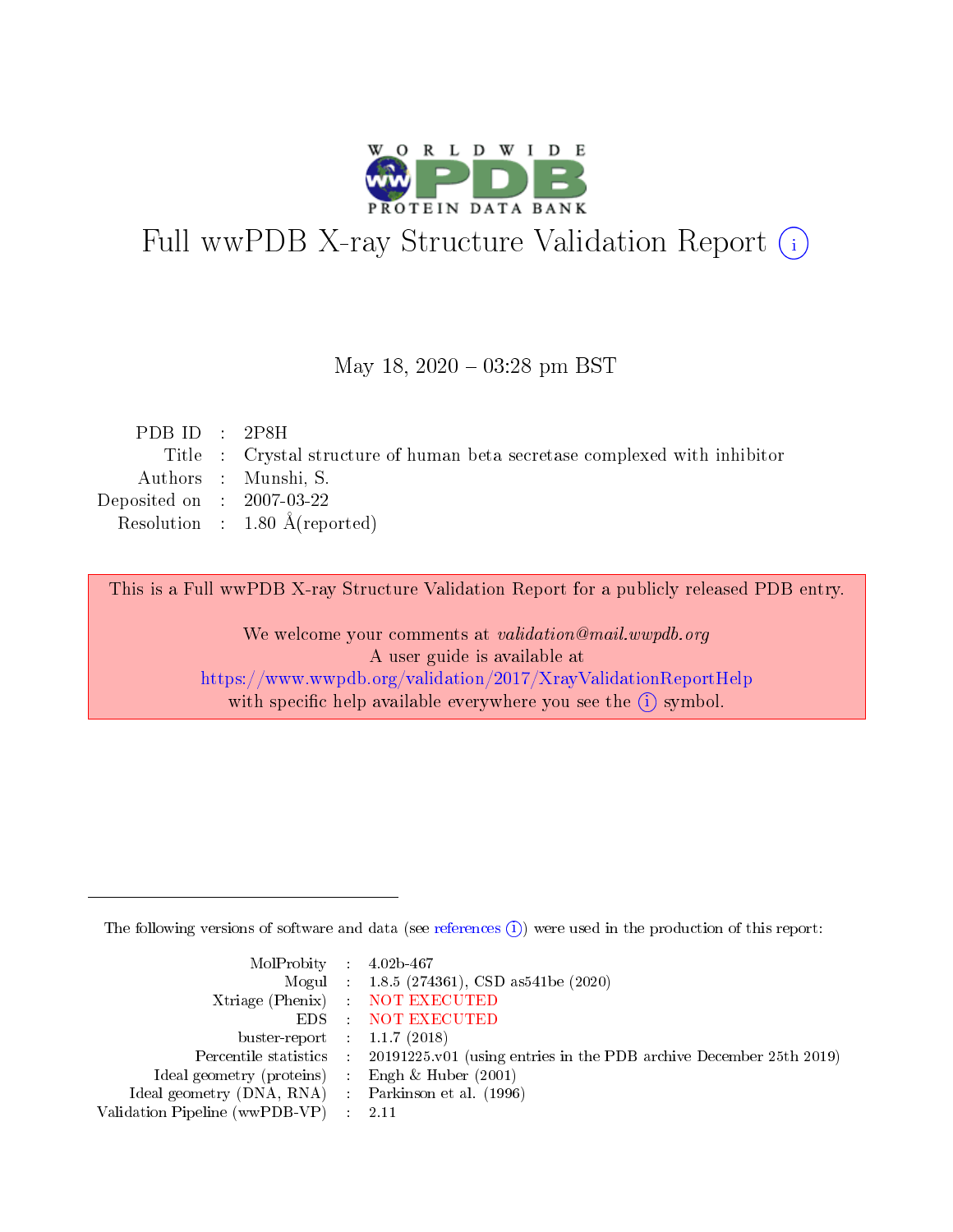# 1 [O](https://www.wwpdb.org/validation/2017/XrayValidationReportHelp#overall_quality)verall quality at a glance  $(i)$

The following experimental techniques were used to determine the structure: X-RAY DIFFRACTION

The reported resolution of this entry is 1.80 Å.

Percentile scores (ranging between 0-100) for global validation metrics of the entry are shown in the following graphic. The table shows the number of entries on which the scores are based.



| Metric.               | Whole archive       | Similar resolution                                         |
|-----------------------|---------------------|------------------------------------------------------------|
|                       | (# $\rm{Entries}$ ) | $(\#\text{Entries}, \text{resolution range}(\text{\AA}) )$ |
| Clashscore            | 141614              | $6793(1.80-1.80)$                                          |
| Ramachandran outliers | 138981              | 6697 $(1.80-1.80)$                                         |
| Sidechain outliers    | 138945              | 6696 (1.80-1.80)                                           |

The table below summarises the geometric issues observed across the polymeric chains and their fit to the electron density. The red, orange, yellow and green segments on the lower bar indicate the fraction of residues that contain outliers for  $\geq=3$ , 2, 1 and 0 types of geometric quality criteria respectively. A grey segment represents the fraction of residues that are not modelled. The numeric value for each fraction is indicated below the corresponding segment, with a dot representing fractions  $\leq=5\%$ 

Note EDS was not executed.

| Mol | Chain | Length | Quality of chain |     |    |
|-----|-------|--------|------------------|-----|----|
|     |       | 405    | 81%              | 11% | 6% |

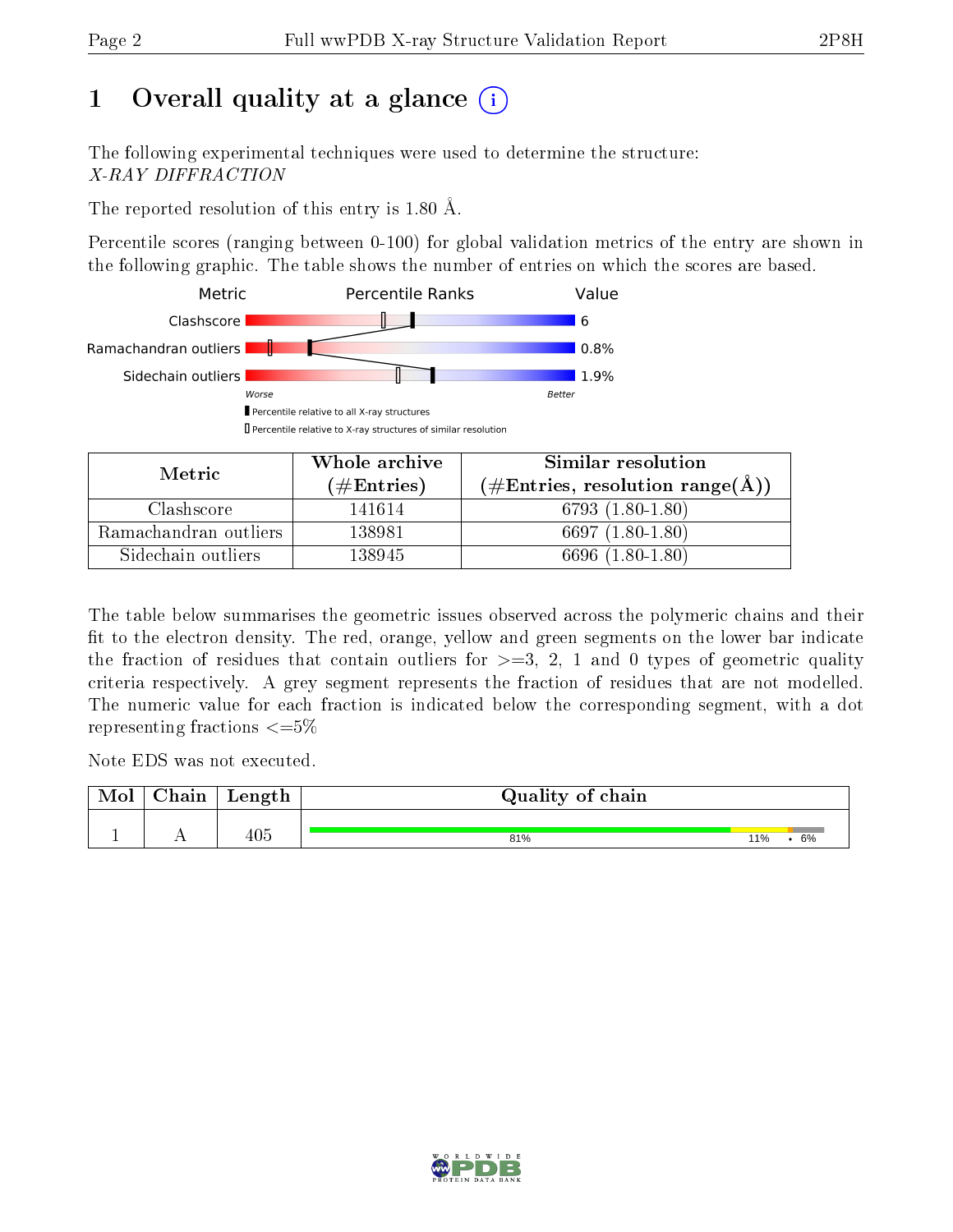# 2 Entry composition (i)

There are 3 unique types of molecules in this entry. The entry contains 3291 atoms, of which 0 are hydrogens and 0 are deuteriums.

In the tables below, the ZeroOcc column contains the number of atoms modelled with zero occupancy, the AltConf column contains the number of residues with at least one atom in alternate conformation and the Trace column contains the number of residues modelled with at most 2 atoms.

Molecule 1 is a protein called Beta-secretase 1.

| Mol | Chain | Residues | Atoms         |      |     |     |    | $\text{ZeroOcc} \mid \text{AltConf} \mid$ | $\mid$ Trace $\mid$ |
|-----|-------|----------|---------------|------|-----|-----|----|-------------------------------------------|---------------------|
|     |       | 379      | Total<br>2979 | 1904 | 500 | 561 | 14 |                                           |                     |

There are 3 discrepancies between the modelled and reference sequences:

| Chain | <b>Residue</b> | Modelled | Actual | Comment        | <b>Reference</b>   |
|-------|----------------|----------|--------|----------------|--------------------|
|       | 29 P           | M ET L   |        | EXPRESSION TAG | <b>IINP P56817</b> |
|       | 75.            |          | LVS    | CONFLICT       | <b>UNP P56817</b>  |
|       |                |          | GLI    | CONFLICT       | $N$ P P56817       |

 $\bullet$  Molecule 2 is N-{(1S,2S)-1-BENZYL-2-HYDROXY-2-[(4S)-1,2,2-TRIMETHYL-5-OXOI MIDAZOLIDIN-4-YL]ETHYL}-N'-[(1R)-1-(4-FLUOROPHENYL)ETHYL]-5-[METHYL (METHYLSULFONYL)AMINO]ISOPHTHALAMIDE (three-letter code: MY9) (formula:  $C_{33}H_{40}FN_5O_6S$ .



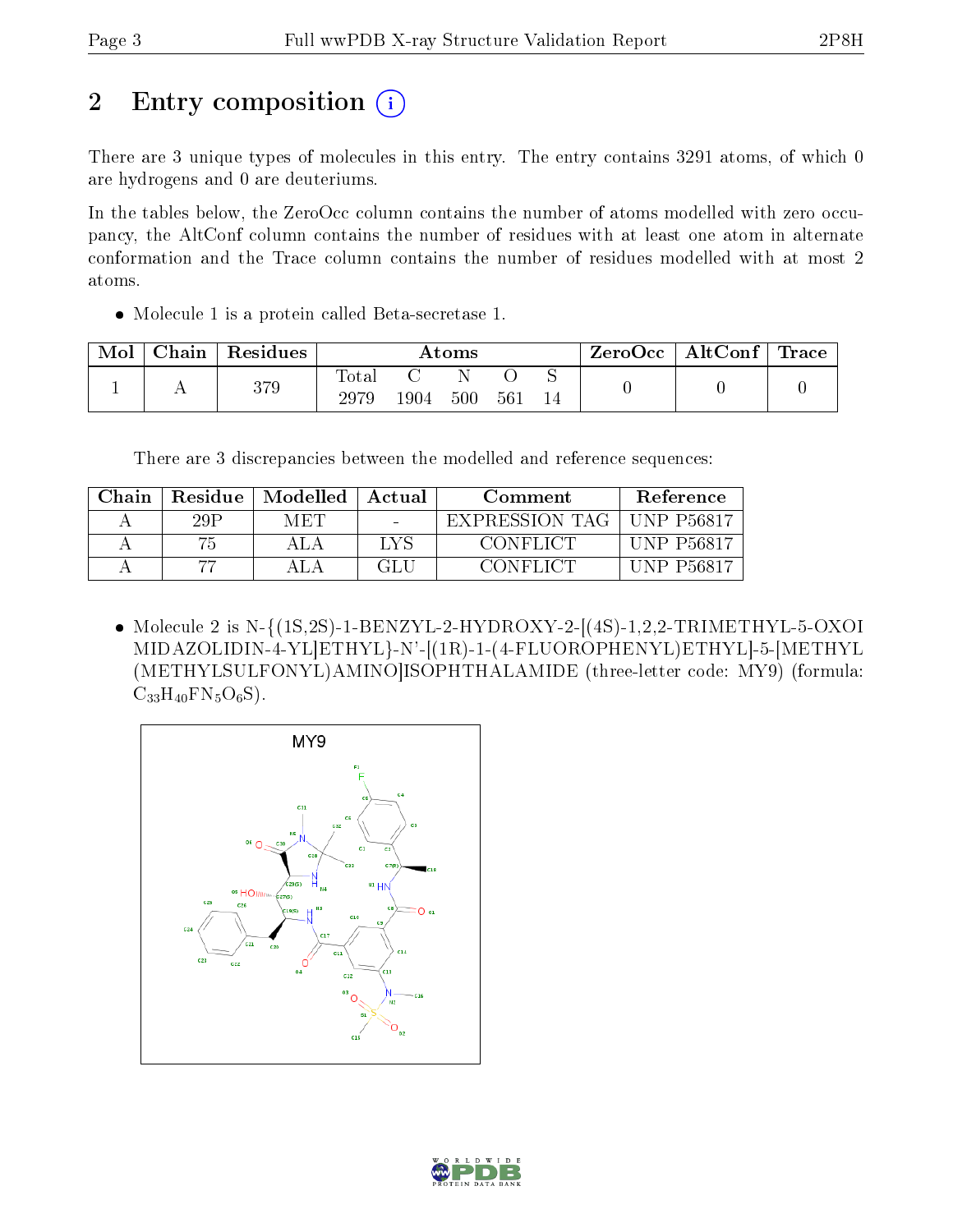| Mol | Chain   Residues | Atoms         |  |  |        |  | $ZeroOcc \mid AltConf \mid$ |  |  |
|-----|------------------|---------------|--|--|--------|--|-----------------------------|--|--|
|     |                  | Total C F N O |  |  | 33 1 5 |  |                             |  |  |

 $\bullet\,$  Molecule 3 is water.

|  | $Mol$   Chain   Residues | Atoms               | $\rm ZeroOcc$   AltConf |  |
|--|--------------------------|---------------------|-------------------------|--|
|  | 266                      | Total<br>266<br>266 |                         |  |

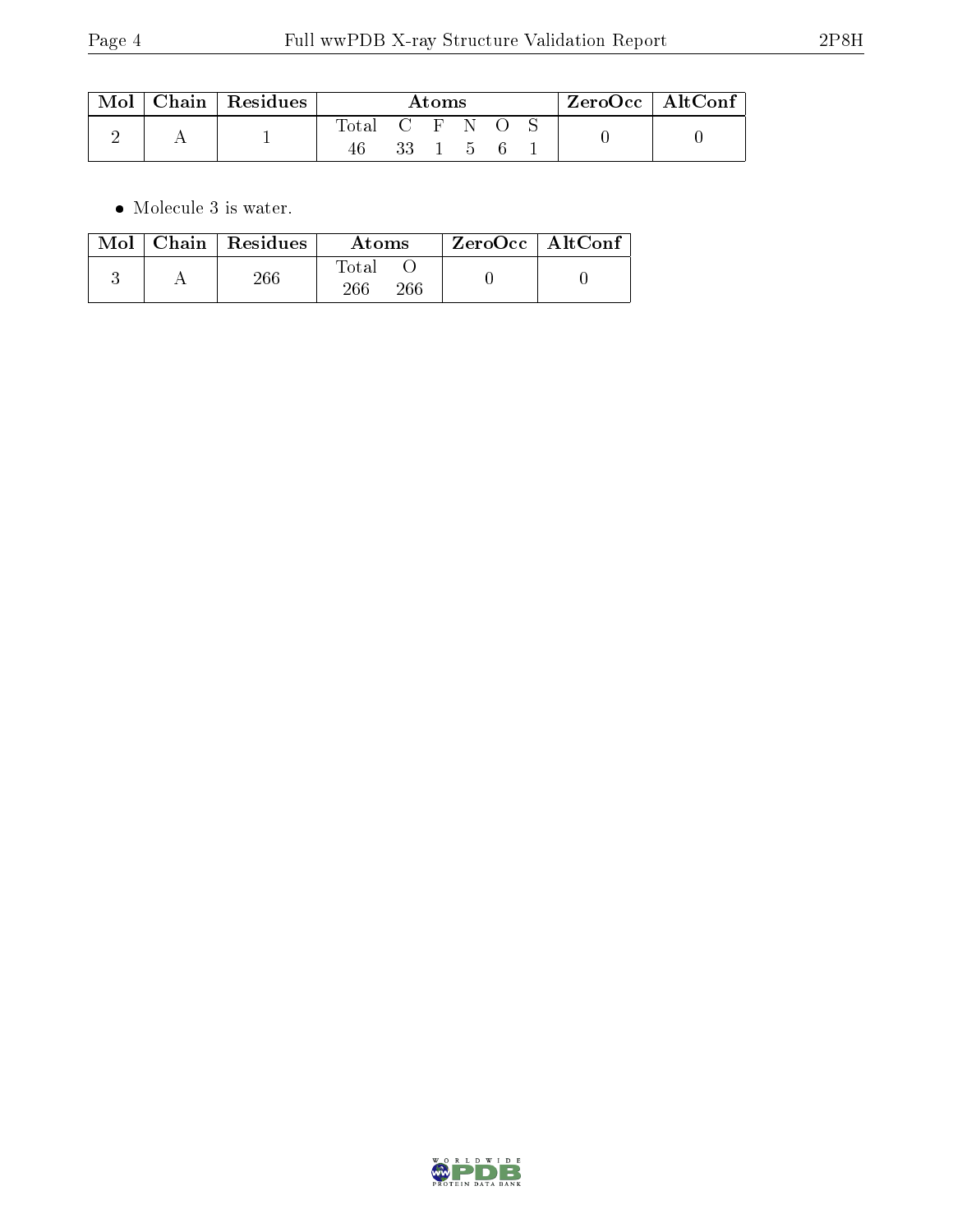# 3 Residue-property plots  $(i)$

These plots are drawn for all protein, RNA and DNA chains in the entry. The first graphic for a chain summarises the proportions of the various outlier classes displayed in the second graphic. The second graphic shows the sequence view annotated by issues in geometry. Residues are colorcoded according to the number of geometric quality criteria for which they contain at least one outlier: green  $= 0$ , yellow  $= 1$ , orange  $= 2$  and red  $= 3$  or more. Stretches of 2 or more consecutive residues without any outlier are shown as a green connector. Residues present in the sample, but not in the model, are shown in grey.

Note EDS was not executed.

• Molecule 1: Beta-secretase 1



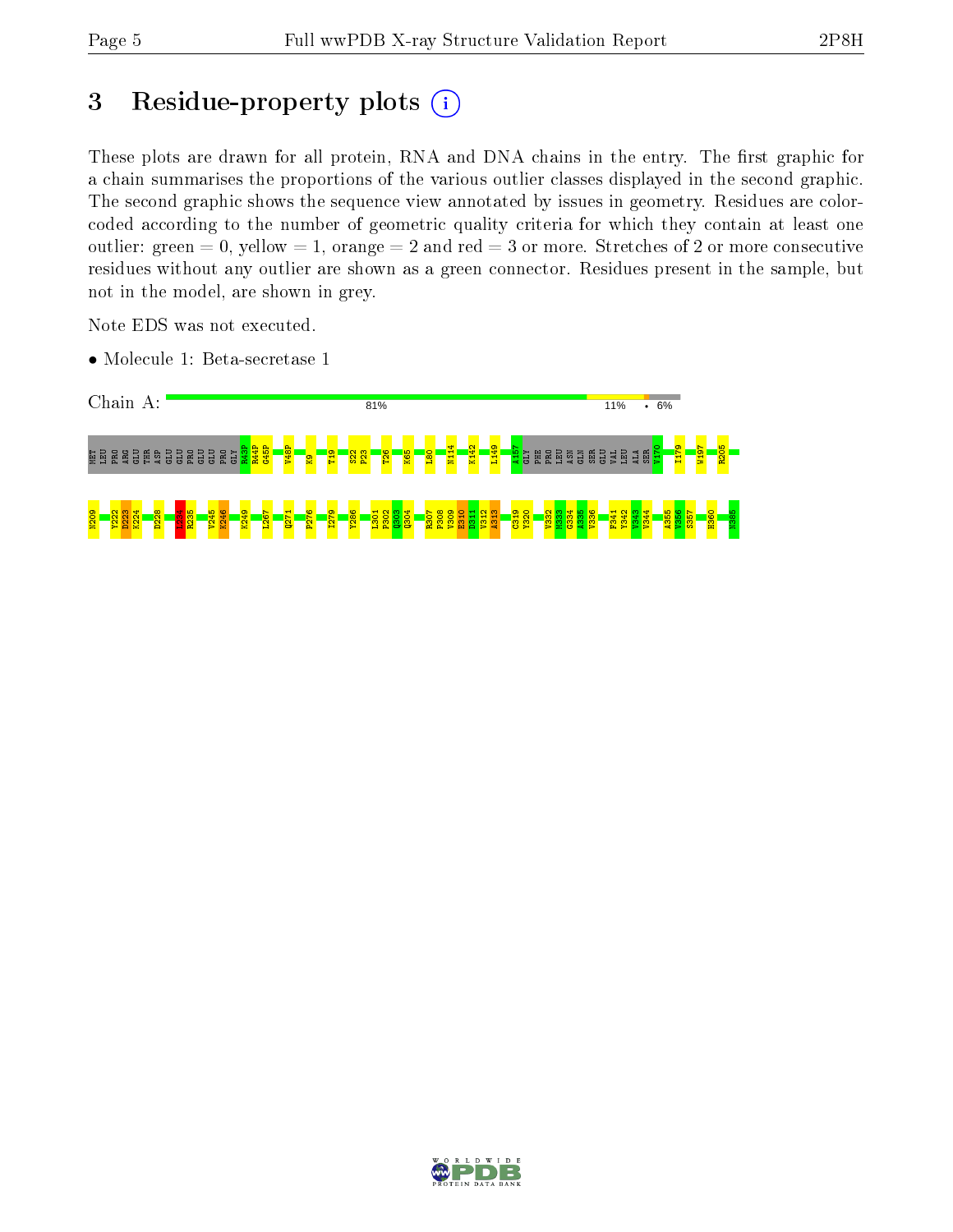# 4 Data and refinement statistics  $(i)$

Xtriage (Phenix) and EDS were not executed - this section is therefore incomplete.

| Property                               | Value                                           | Source    |  |
|----------------------------------------|-------------------------------------------------|-----------|--|
| Space group                            | C 2 2 21                                        | Depositor |  |
| Cell constants                         | 76.08Å<br>$104.57\text{\AA}$<br>127.29Å         | Depositor |  |
| a, b, c, $\alpha$ , $\beta$ , $\gamma$ | $90.00^\circ$<br>$90.00^\circ$<br>$90.00^\circ$ |           |  |
| Resolution (A                          | - 1.80<br>6.00                                  | Depositor |  |
| % Data completeness                    | $95.2(6.00-1.80)$                               | Depositor |  |
| (in resolution range)                  |                                                 |           |  |
| $\mathrm{R}_{merge}$                   | (Not available)                                 | Depositor |  |
| $\mathrm{R}_{sym}$                     | 0.08                                            | Depositor |  |
| Refinement program                     | CNX VERSION 2000.1                              | Depositor |  |
| $R, R_{free}$                          | 0.221<br>, 0.249                                | Depositor |  |
| Estimated twinning fraction            | No twinning to report.                          | Xtriage   |  |
| Total number of atoms                  | 3291                                            | wwPDB-VP  |  |
| Average B, all atoms $(A^2)$           | 24.0                                            | wwPDB-VP  |  |

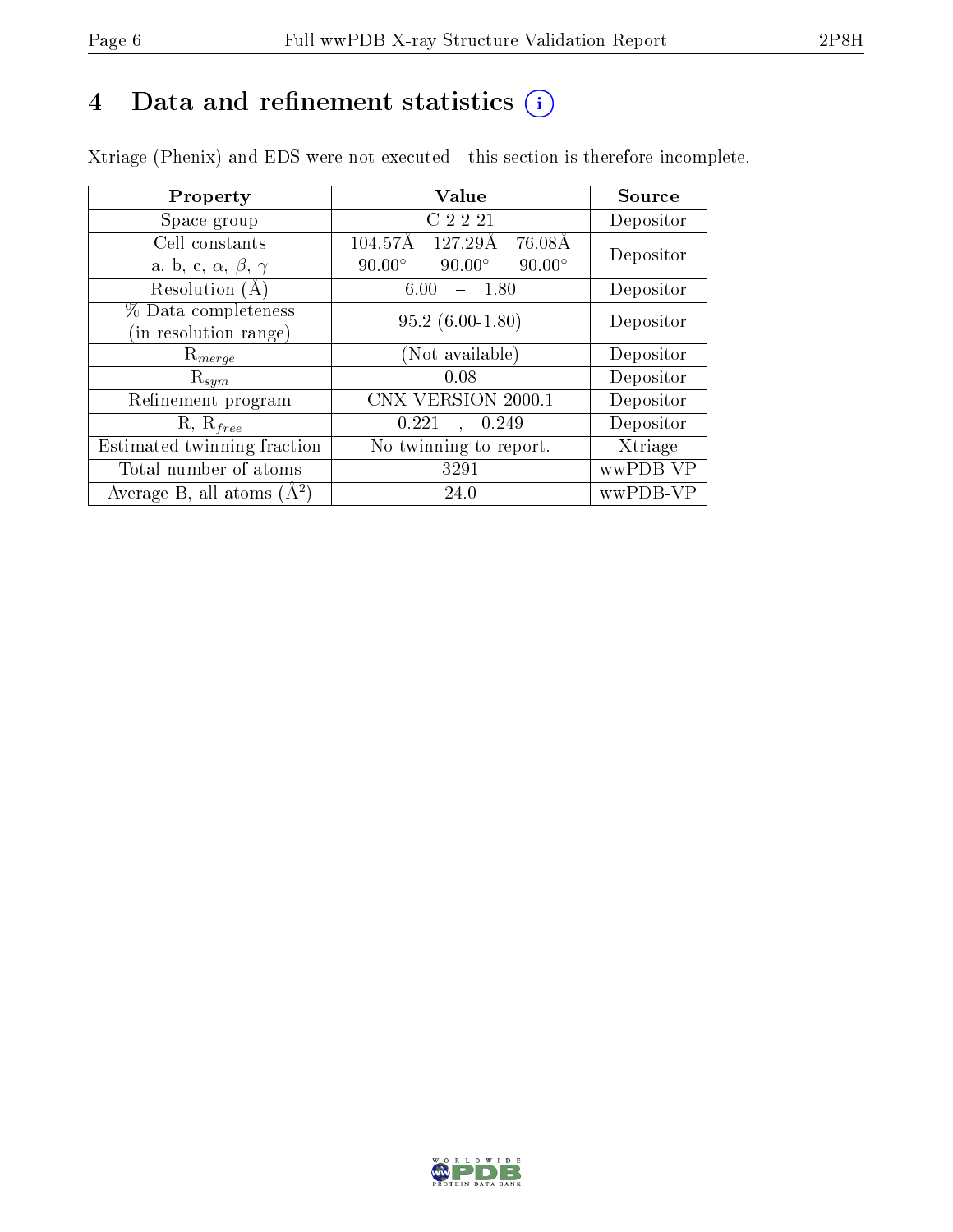# 5 Model quality  $(i)$

## 5.1 Standard geometry  $(i)$

Bond lengths and bond angles in the following residue types are not validated in this section: MY9

The Z score for a bond length (or angle) is the number of standard deviations the observed value is removed from the expected value. A bond length (or angle) with  $|Z| > 5$  is considered an outlier worth inspection. RMSZ is the root-mean-square of all Z scores of the bond lengths (or angles).

| $Mol$   Chain |        | Bond lengths                            |      | Bond angles        |
|---------------|--------|-----------------------------------------|------|--------------------|
|               |        | RMSZ $\mid \#  Z  > 5 \mid$ RMSZ $\mid$ |      | $\# Z  > 5$        |
|               | (1.44) | 0/3054                                  | 0.65 | $1/4149$ $(0.0\%)$ |

There are no bond length outliers.

All (1) bond angle outliers are listed below:

|  |  |                            | $\mid$ Mol $\mid$ Chain $\mid$ Res $\mid$ Type $\mid$ Atoms $\mid$ Z $\mid$ Observed( <sup>o</sup> ) $\mid$ Ideal( <sup>o</sup> ) |          |
|--|--|----------------------------|-----------------------------------------------------------------------------------------------------------------------------------|----------|
|  |  | 234   LEU   N-CA-C   -5.99 | 94.81                                                                                                                             | l 111 00 |

There are no chirality outliers.

There are no planarity outliers.

### $5.2$  Too-close contacts  $(i)$

In the following table, the Non-H and H(model) columns list the number of non-hydrogen atoms and hydrogen atoms in the chain respectively. The H(added) column lists the number of hydrogen atoms added and optimized by MolProbity. The Clashes column lists the number of clashes within the asymmetric unit, whereas Symm-Clashes lists symmetry related clashes.

| Mol |                  |      | Chain   Non-H   H(model)   H(added)   Clashes   Symm-Clashes |
|-----|------------------|------|--------------------------------------------------------------|
|     | 2979             | 2890 |                                                              |
|     |                  |      |                                                              |
|     | 266              |      |                                                              |
|     | 329 <sup>2</sup> | 2929 |                                                              |

The all-atom clashscore is defined as the number of clashes found per 1000 atoms (including hydrogen atoms). The all-atom clashscore for this structure is 6.

All (34) close contacts within the same asymmetric unit are listed below, sorted by their clash magnitude.

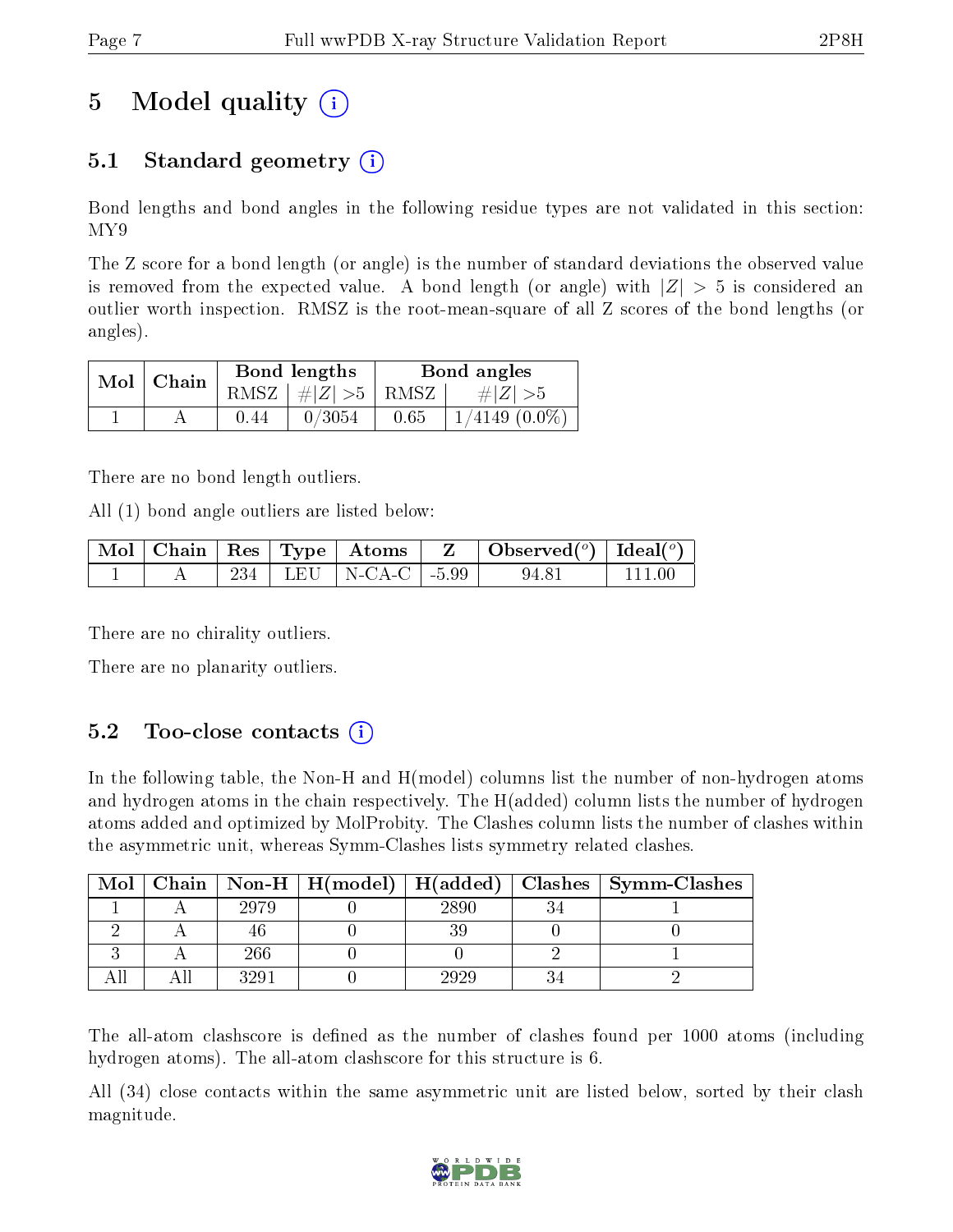| Atom-1                                | Atom-2              | Interatomic       | Clash         |
|---------------------------------------|---------------------|-------------------|---------------|
|                                       |                     | distance $(\AA)$  | overlap $(A)$ |
| 1: A:45(P): GLY:O                     | 1:A:48(P):VAL:H G13 | 1.78              | 0.83          |
| 1:A:234:LEU:HB2                       | 1:A:336:VAL:HG21    | 1.61              | 0.81          |
| 1:A:267:LEU:HD13                      | 1:A:319:CYS:HB3     | 1.65              | 0.78          |
| 1:A:234:LEU:HB2                       | 1:A:336:VAL:CG2     | 2.21              | 0.71          |
| 1: A:246: LYS: HE3                    | 1: A:246:LYS:HA     | 1.76              | 0.66          |
| $1:A:267:\overline{\textrm{LEU:HB2}}$ | 1: A:320: TYR:O     | 1.97              | 0.65          |
| 1:A:179:ILE:HD11                      | 1:A:344:VAL:HG11    | 1.81              | 0.62          |
| $1:A:\overline{267:LEU:CD1}$          | 1: A:319: CYS:HB3   | 2.31              | 0.60          |
| 1:A:276:PRO:O                         | 1:A:279:ILE:HG12    | 2.02              | 0.59          |
| 1:A:179:ILE:HG23                      | 1:A:342:TYR:HE2     | 1.69              | 0.56          |
| 1:A:22:SER:HA                         | 1:A:23:PRO:C        | 2.26              | 0.55          |
| 1: A: 223: ASP: OD1                   | 1: A:224:LYS:HG2    | 2.07              | 0.55          |
| 1: A:19:THR:HG22                      | 1: A:26:THR:OG1     | 2.07              | 0.54          |
| 1:A:222:TYR:O                         | 1:A:223:ASP:CB      | 2.56              | 0.53          |
| 1: A:9: LYS: HG3                      | 1:A:114:ASN:HB2     | 1.91              | 0.53          |
| 1:A:65:LYS:HE3                        | 1:A:80:LEU:HD12     | 1.92              | $0.52\,$      |
| 1:A:222:TYR:O                         | 1:A:223:ASP:HB3     | 2.09              | 0.51          |
| 1:A:312:VAL:O                         | 1:A:313:ALA:HB2     | 2.11              | 0.51          |
| 1: A:179: ILE: HG23                   | 1: A:342:TYR:CE2    | 2.46              | 0.51          |
| 1:A:301:LEU:H                         | 1:A:304:GLN:HE21    | 1.63              | 0.46          |
| 1:A:142:LYS:HG3                       | 3:A:532:HOH:O       | 2.14              | 0.46          |
| 1:A:235:ARG:HB2                       | 1:A:332:VAL:HB      | 1.99              | 0.45          |
| 1:A:45(P):GLY:HA2                     | 3:A:540:HOH:O       | 2.17              | 0.45          |
| 1:A:301:LEU:HB3                       | 1:A:302:PRO:HD2     | 1.98              | 0.44          |
| 1:A:245:VAL:O                         | 1:A:249:LYS:HG3     | 2.17              | 0.44          |
| 1:A:267:LEU:HD22                      | 1:A:309:VAL:HG21    | 2.01              | 0.42          |
| 1: A:309: VAL:O                       | 1: A:310: GLU:C     | $\overline{2.57}$ | 0.42          |
| 1: A:341:PHE:HB3                      | 1:A:355:ALA:O       | 2.20              | 0.42          |
| 1: A: 149: LEU: C                     | 1:A:149:LEU:HD23    | 2.40              | 0.42          |
| 1:A:357:SER:HB3                       | 1:A:360:HIS:HB3     | 2.02              | 0.41          |
| 1:A:205:ARG:HB3                       | 1: A:286:TYR:HB2    | 2.02              | 0.41          |
| 1:A:301:LEU:H                         | 1:A:304:GLN:NE2     | 2.18              | 0.41          |
| 1: A:307: ARG: HA                     | 1: A: 308: PRO: HD3 | 1.78              | 0.41          |
| 1: A:228: ASP:O                       | 1:A:334:GLY:HA2     | 2.22              | 0.40          |

All (2) symmetry-related close contacts are listed below. The label for Atom-2 includes the symmetry operator and encoded unit-cell translations to be applied.

| Atom-1          | Atom-2                                   | Interatomic<br>distance $(A)$ | <b>Clash</b><br>overlap $(A)$ |  |
|-----------------|------------------------------------------|-------------------------------|-------------------------------|--|
|                 | $3:A:470:HOH:O$   $3:A:470:HOH:O[3 655]$ | 1.98                          | O 22.                         |  |
| 1: A:312: VAL:O | 1:A:312:VAL:O[4 565]                     | 2.16                          | 1.04                          |  |

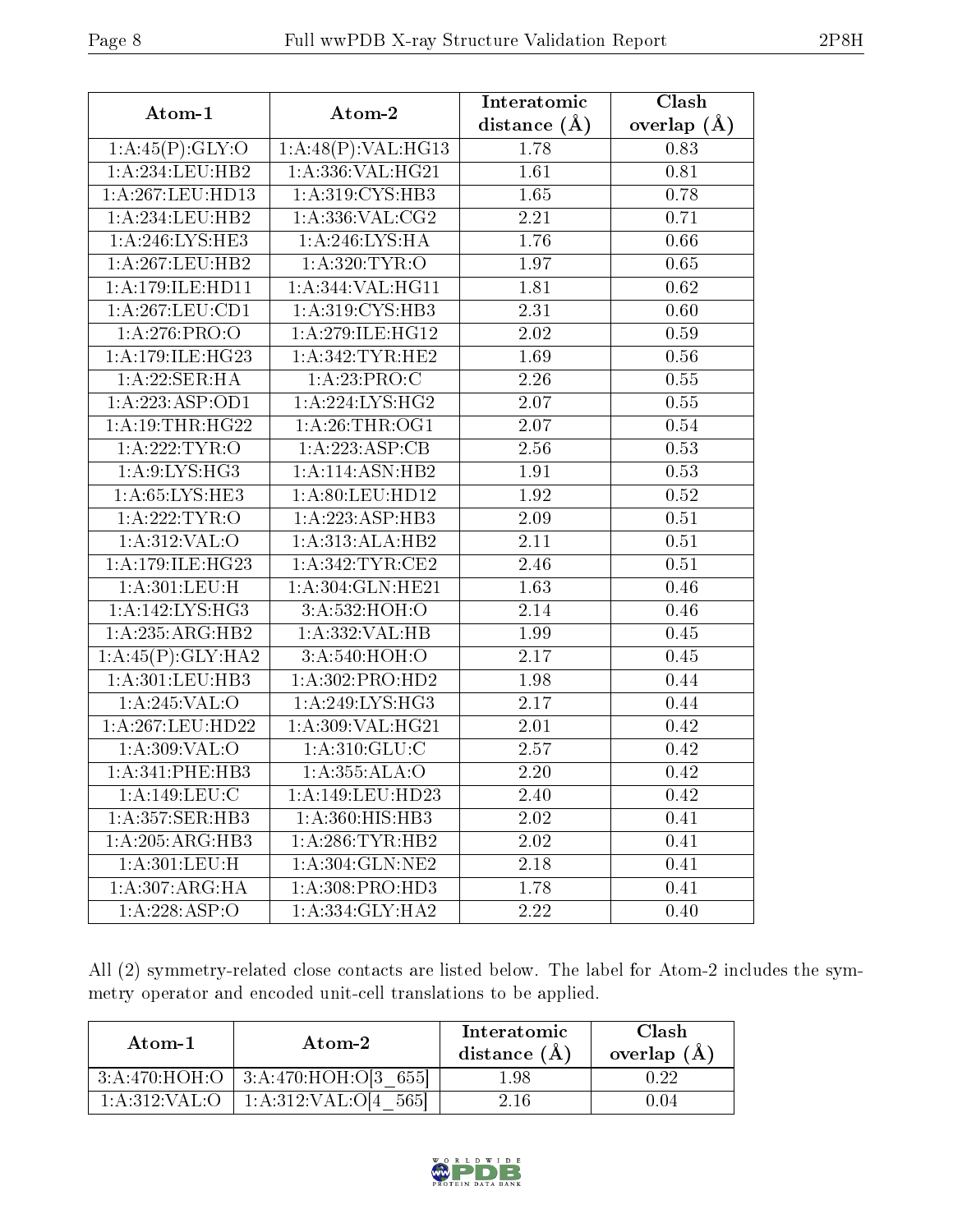## 5.3 Torsion angles (i)

#### 5.3.1 Protein backbone  $(i)$

In the following table, the Percentiles column shows the percent Ramachandran outliers of the chain as a percentile score with respect to all X-ray entries followed by that with respect to entries of similar resolution.

The Analysed column shows the number of residues for which the backbone conformation was analysed, and the total number of residues.

| Mol   Chain | Analysed                                                    |  |          | $\mid$ Favoured $\mid$ Allowed $\mid$ Outliers $\mid$ Percentiles |
|-------------|-------------------------------------------------------------|--|----------|-------------------------------------------------------------------|
|             | $\mid 375/405 \; (93\%) \mid 363 \; (97\%) \mid 9 \; (2\%)$ |  | $3(1\%)$ | 19 7                                                              |

All (3) Ramachandran outliers are listed below:

| Mol | Chain | $\operatorname{Res}% \left( \mathcal{N}\right) \equiv\operatorname{Res}(\mathcal{N}_{0})\cap\mathcal{N}_{1}$ | Type   |
|-----|-------|--------------------------------------------------------------------------------------------------------------|--------|
|     |       | 223                                                                                                          |        |
|     |       | 313                                                                                                          | ΔI     |
|     |       | 310                                                                                                          | . H. I |

#### $5.3.2$  Protein sidechains  $(i)$

In the following table, the Percentiles column shows the percent sidechain outliers of the chain as a percentile score with respect to all X-ray entries followed by that with respect to entries of similar resolution.

The Analysed column shows the number of residues for which the sidechain conformation was analysed, and the total number of residues.

| $\mid$ Mol $\mid$ Chain $\mid$ | Analysed                                | Rotameric   Outliers   Percentiles |  |             |  |
|--------------------------------|-----------------------------------------|------------------------------------|--|-------------|--|
|                                | $321/344$ (93\%)   315 (98\%)   6 (2\%) |                                    |  | $-57$ $46'$ |  |

All (6) residues with a non-rotameric sidechain are listed below:

| Mol | Chain | Res   | Type       |
|-----|-------|-------|------------|
|     |       | 44(P) | ARG        |
|     |       | 197   | TRP        |
|     |       | 209   | <b>ASN</b> |
|     |       | 234   | LEU        |
|     |       | 246   | <b>LYS</b> |
|     |       | 271   | GLN        |

Some sidechains can be flipped to improve hydrogen bonding and reduce clashes. All (4) such sidechains are listed below:

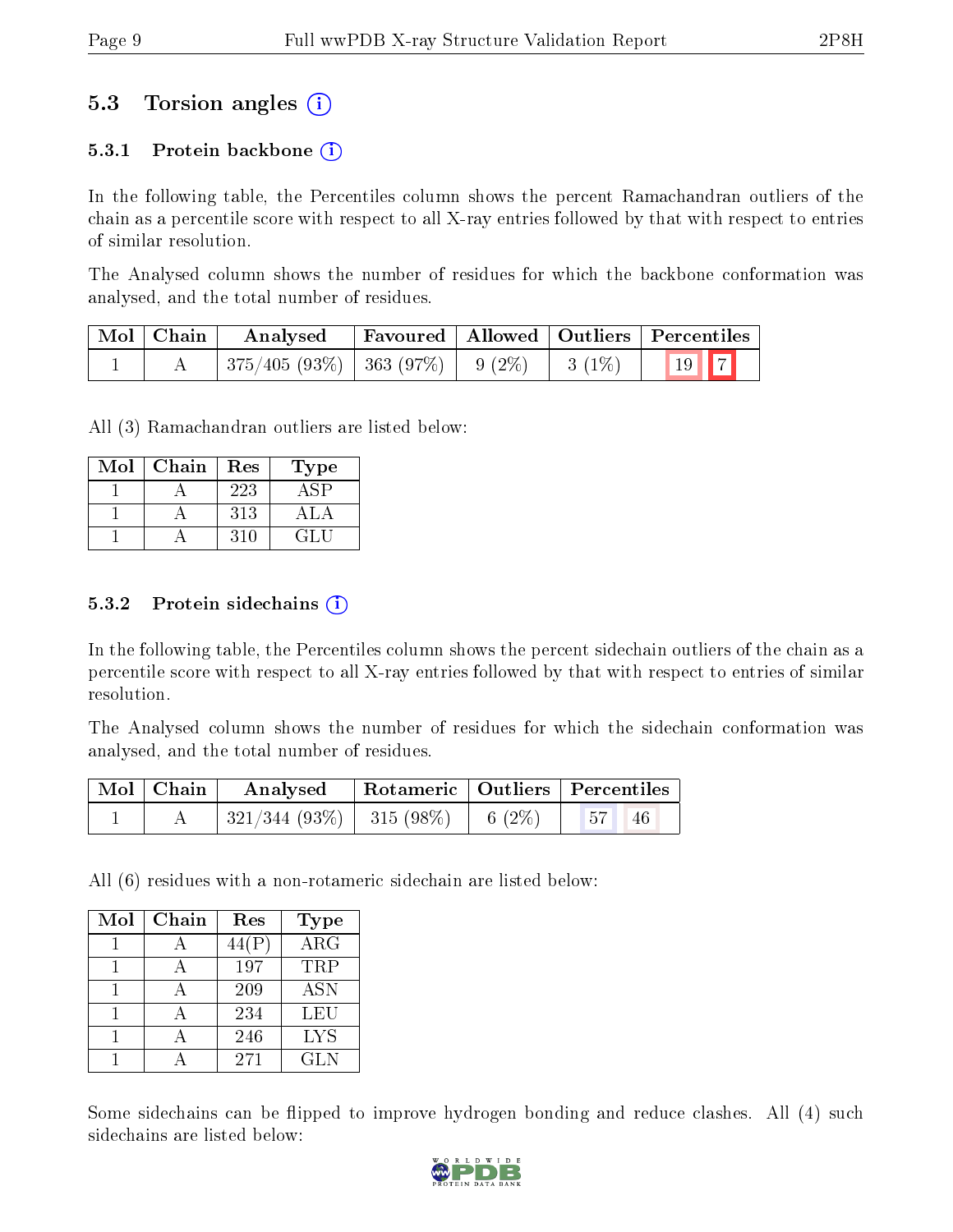| Mol | Chain | Res | Type       |
|-----|-------|-----|------------|
|     |       | 28  | <b>ASN</b> |
|     |       | 111 | <b>ASN</b> |
|     |       | 271 | GLN        |
|     |       | 304 | GL N       |

#### 5.3.3 RNA  $(i)$

There are no RNA molecules in this entry.

#### 5.4 Non-standard residues in protein, DNA, RNA chains (i)

There are no non-standard protein/DNA/RNA residues in this entry.

#### 5.5 Carbohydrates (i)

There are no carbohydrates in this entry.

## 5.6 Ligand geometry (i)

1 ligand is modelled in this entry.

In the following table, the Counts columns list the number of bonds (or angles) for which Mogul statistics could be retrieved, the number of bonds (or angles) that are observed in the model and the number of bonds (or angles) that are defined in the Chemical Component Dictionary. The Link column lists molecule types, if any, to which the group is linked. The Z score for a bond length (or angle) is the number of standard deviations the observed value is removed from the expected value. A bond length (or angle) with  $|Z| > 2$  is considered an outlier worth inspection. RMSZ is the root-mean-square of all Z scores of the bond lengths (or angles).

| Mol<br>Type |             | $\mid$ Chain | $\operatorname{Res}$ | $^+$ Link |            | Bond lengths |               |          | Bond angles      |            |
|-------------|-------------|--------------|----------------------|-----------|------------|--------------|---------------|----------|------------------|------------|
|             |             |              |                      |           | Counts -   | RMSZ         | $\pm  Z  > 2$ | Counts   | $\pm$ RMSZ $\pm$ | $\pm  Z $  |
| ∸           | ${\rm MY9}$ |              | 386                  | $\sim$    | 48, 49, 49 | 2.39         | $19(39\%)$    | 61,73,73 | 2.02             | $16(26\%)$ |

In the following table, the Chirals column lists the number of chiral outliers, the number of chiral centers analysed, the number of these observed in the model and the number defined in the Chemical Component Dictionary. Similar counts are reported in the Torsion and Rings columns. '-' means no outliers of that kind were identified.

|     |     |        | Mol   Type   Chain   Res   Link   Chirals | Torsions               | Rings |
|-----|-----|--------|-------------------------------------------|------------------------|-------|
| MY9 | 386 | $\sim$ | $\sim$                                    | $8/42/61/61$   0/4/4/4 |       |

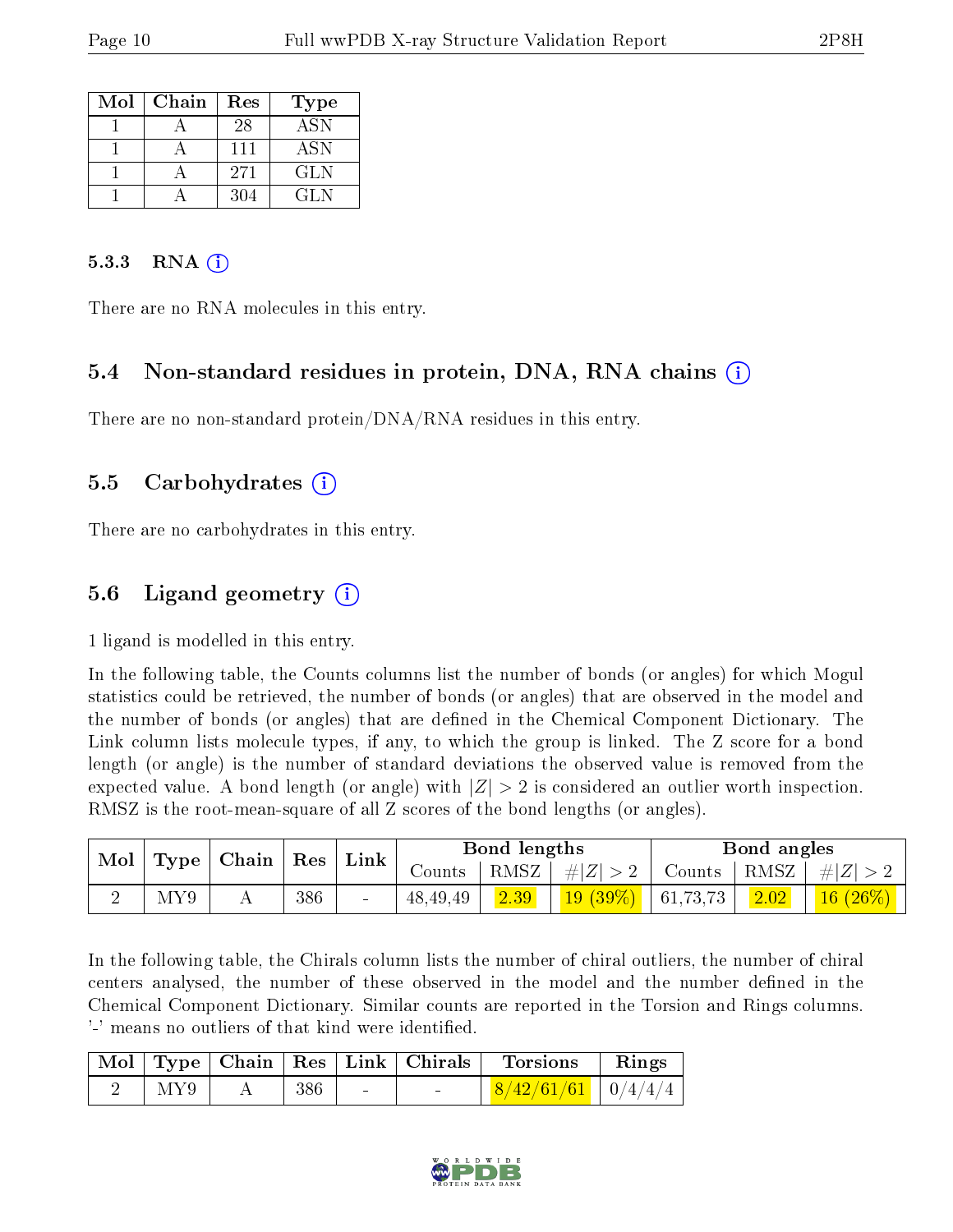| Mol            | Chain            | Res | <b>Type</b> | Atoms      | $\mathbf{Z}$ | Observed $(A)$ | Ideal(A) |
|----------------|------------------|-----|-------------|------------|--------------|----------------|----------|
| $\overline{2}$ | A                | 386 | MY9         | $C1-C2$    | 5.34         | 1.47           | 1.39     |
| $\overline{2}$ | A                | 386 | MY9         | C22-C21    | 4.35         | 1.48           | 1.38     |
| $\overline{2}$ | $\bf{A}$         | 386 | MY9         | $C6-C5$    | 4.35         | 1.45           | 1.37     |
| $\overline{2}$ | A                | 386 | MY9         | $C3-C2$    | 4.20         | 1.45           | 1.39     |
| $\overline{2}$ | A                | 386 | MY9         | $C14-C9$   | 4.15         | 1.45           | 1.39     |
| $\overline{2}$ | $\bf{A}$         | 386 | MY9         | $C4-C5$    | 3.83         | 1.44           | 1.37     |
| $\overline{2}$ | А                | 386 | MY9         | $O5-C27$   | $-3.81$      | 1.34           | 1.43     |
| $\overline{2}$ | $\boldsymbol{A}$ | 386 | MY9         | $C12-C11$  | 3.67         | 1.44           | 1.39     |
| $\overline{2}$ | A                | 386 | MY9         | $C14-C13$  | 3.51         | 1.45           | 1.39     |
| $\overline{2}$ | $\boldsymbol{A}$ | 386 | MY9         | $C25-C26$  | 3.37         | 1.46           | 1.38     |
| $\overline{2}$ | A                | 386 | MY9         | $C26-C21$  | 3.32         | 1.46           | 1.38     |
| $\overline{2}$ | A                | 386 | MY9         | $C4-C3$    | 3.30         | 1.44           | 1.38     |
| $\overline{2}$ | A                | 386 | MY9         | $C10-C9$   | 3.22         | 1.44           | 1.39     |
| $\overline{2}$ | A                | 386 | MY9         | $C25-C24$  | 3.06         | 1.46           | 1.38     |
| $\overline{2}$ | $\bf{A}$         | 386 | MY9         | $C24-C23$  | 3.05         | 1.46           | 1.38     |
| $\overline{2}$ | $\bf{A}$         | 386 | MY9         | $C23-C22$  | 2.90         | 1.45           | 1.38     |
| $\overline{2}$ | $\bf{A}$         | 386 | MY9         | $C12-C13$  | 2.75         | 1.44           | 1.39     |
| $\overline{2}$ | $\bf{A}$         | 386 | MY9         | $C6-C1$    | 2.74         | 1.43           | 1.38     |
| $\overline{2}$ | А                | 386 | MY9         | $C10$ -C11 | 2.12         | 1.42           | 1.39     |

All (19) bond length outliers are listed below:

All (16) bond angle outliers are listed below:

| Mol            | Chain            | Res | <b>Type</b> | Atoms        | Z       | Observed $(°)$ | Ideal $(^\circ)$ |
|----------------|------------------|-----|-------------|--------------|---------|----------------|------------------|
| $\overline{2}$ | А                | 386 | MY9         | $C31-N5-C30$ | 5.59    | 127.52         | 122.34           |
| $\overline{2}$ | $\boldsymbol{A}$ | 386 | MY9         | $C3-C2-C1$   | 4.87    | 124.37         | 118.29           |
| $\overline{2}$ | А                | 386 | MY9         | $C28-N5-C30$ | $-4.64$ | 110.51         | 115.22           |
| $\overline{2}$ | А                | 386 | MY9         | $C15-S1-N2$  | 4.45    | 111.76         | 106.79           |
| $\overline{2}$ | А                | 386 | MY9         | $C4-C3-C2$   | $-3.61$ | 117.56         | 121.20           |
| $\overline{2}$ | А                | 386 | MY9         | $C3-C2-C7$   | $-3.57$ | 113.70         | 120.78           |
| $\overline{2}$ | А                | 386 | MY9         | C20-C21-C26  | $-3.34$ | 114.27         | 120.91           |
| $\overline{2}$ | A                | 386 | MY9         | $C6-C1-C2$   | $-3.32$ | 117.85         | 121.20           |
| $\overline{2}$ | А                | 386 | MY9         | $O2-S1-C15$  | $-2.95$ | 104.47         | 108.44           |
| $\overline{2}$ | А                | 386 | MY9         | $C6-C5-C4$   | 2.78    | 126.52         | 122.83           |
| $\overline{2}$ | А                | 386 | MY9         | O6-C30-C29   | 2.69    | 131.15         | 127.53           |
| $\overline{2}$ | А                | 386 | MY9         | $C9-C14-C13$ | 2.52    | 122.46         | 119.59           |
| $\overline{2}$ | А                | 386 | MY9         | O6-C30-N5    | $-2.45$ | 123.01         | 126.17           |
| $\overline{2}$ | A                | 386 | MY9         | C26-C21-C22  | 2.27    | 121.74         | 118.17           |
| $\overline{2}$ | А                | 386 | MY9         | $C29-C30-N5$ | $-2.27$ | 105.84         | 107.73           |
| $\overline{2}$ | А                | 386 | MY9         | $C14-C13-N2$ | 2.21    | 124.54         | 119.59           |

There are no chirality outliers.

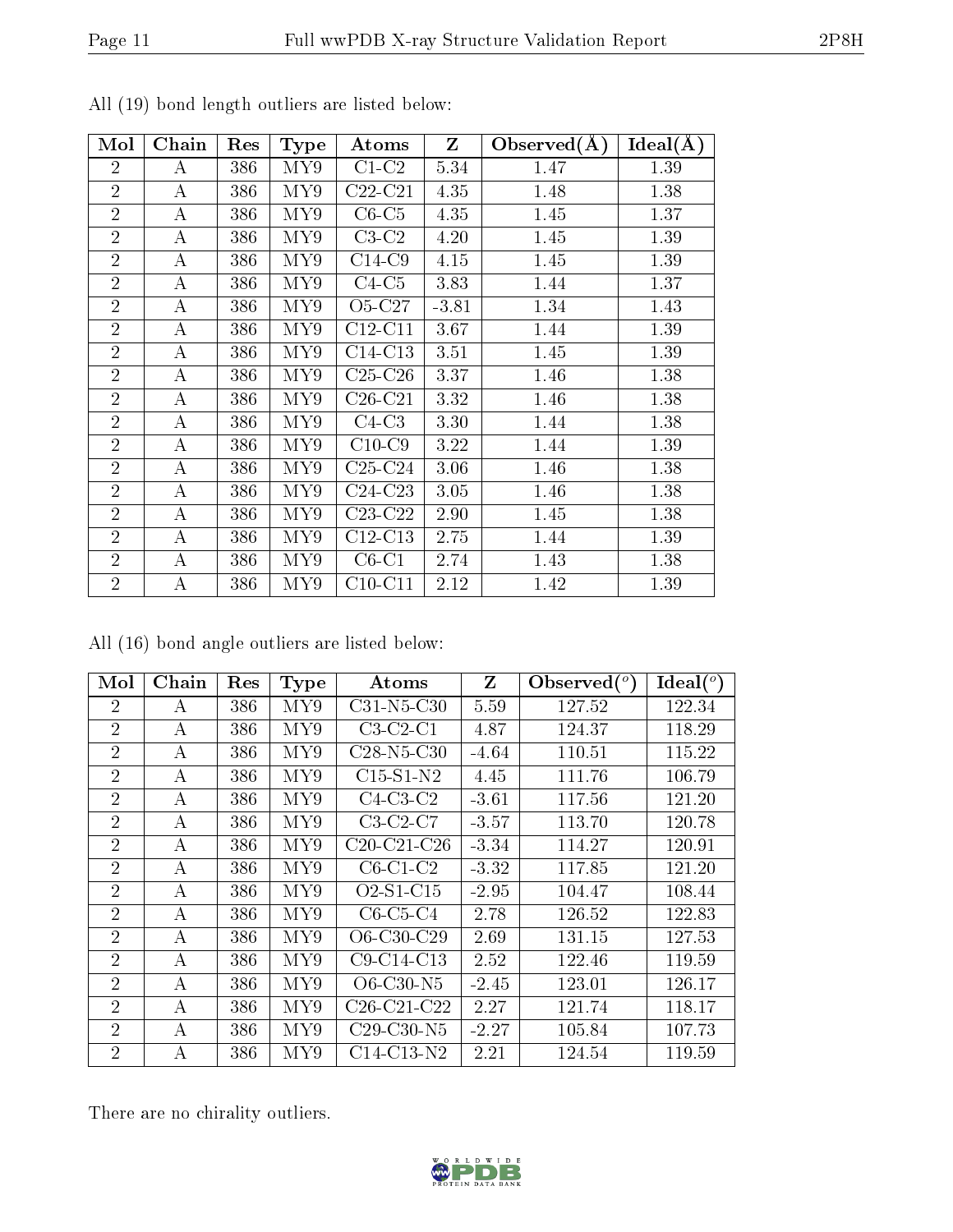| Mol                         | Chain | Res | Type             | Atoms                             |
|-----------------------------|-------|-----|------------------|-----------------------------------|
| -2                          |       | 386 | MY9              | $\overline{\text{C12-C13-N2-S1}}$ |
| $\mathcal{D}_{\mathcal{A}}$ | А     | 386 | MY9              | C14-C13-N2-S1                     |
| $\mathcal{D}_{\mathcal{A}}$ | А     | 386 | $\overline{M}Y9$ | $\overline{C19-C20}$ -C21-C22     |
| 2                           | А     | 386 | MY9              | C12-C11-C17-O4                    |
| $\mathcal{D}$               | А     | 386 | MY9              | C19-C20-C21-C26                   |
| $\mathcal{D}_{\mathcal{A}}$ | А     | 386 | MY9              | $\overline{C10}$ -C11-C17-O4      |
| $\mathcal{D}_{\mathcal{A}}$ |       | 386 | MY9              | C10-C11-C17-N3                    |
| 2                           |       | 386 | MY9              | $Cl2Cl1Cl7 N3$                    |

All (8) torsion outliers are listed below:

There are no ring outliers.

No monomer is involved in short contacts.

The following is a two-dimensional graphical depiction of Mogul quality analysis of bond lengths, bond angles, torsion angles, and ring geometry for all instances of the Ligand of Interest. In addition, ligands with molecular weight > 250 and outliers as shown on the validation Tables will also be included. For torsion angles, if less then 5% of the Mogul distribution of torsion angles is within 10 degrees of the torsion angle in question, then that torsion angle is considered an outlier. Any bond that is central to one or more torsion angles identified as an outlier by Mogul will be highlighted in the graph. For rings, the root-mean-square deviation (RMSD) between the ring in question and similar rings identified by Mogul is calculated over all ring torsion angles. If the average RMSD is greater than 60 degrees and the minimal RMSD between the ring in question and any Mogul-identied rings is also greater than 60 degrees, then that ring is considered an outlier. The outliers are highlighted in purple. The color gray indicates Mogul did not find sufficient equivalents in the CSD to analyse the geometry.

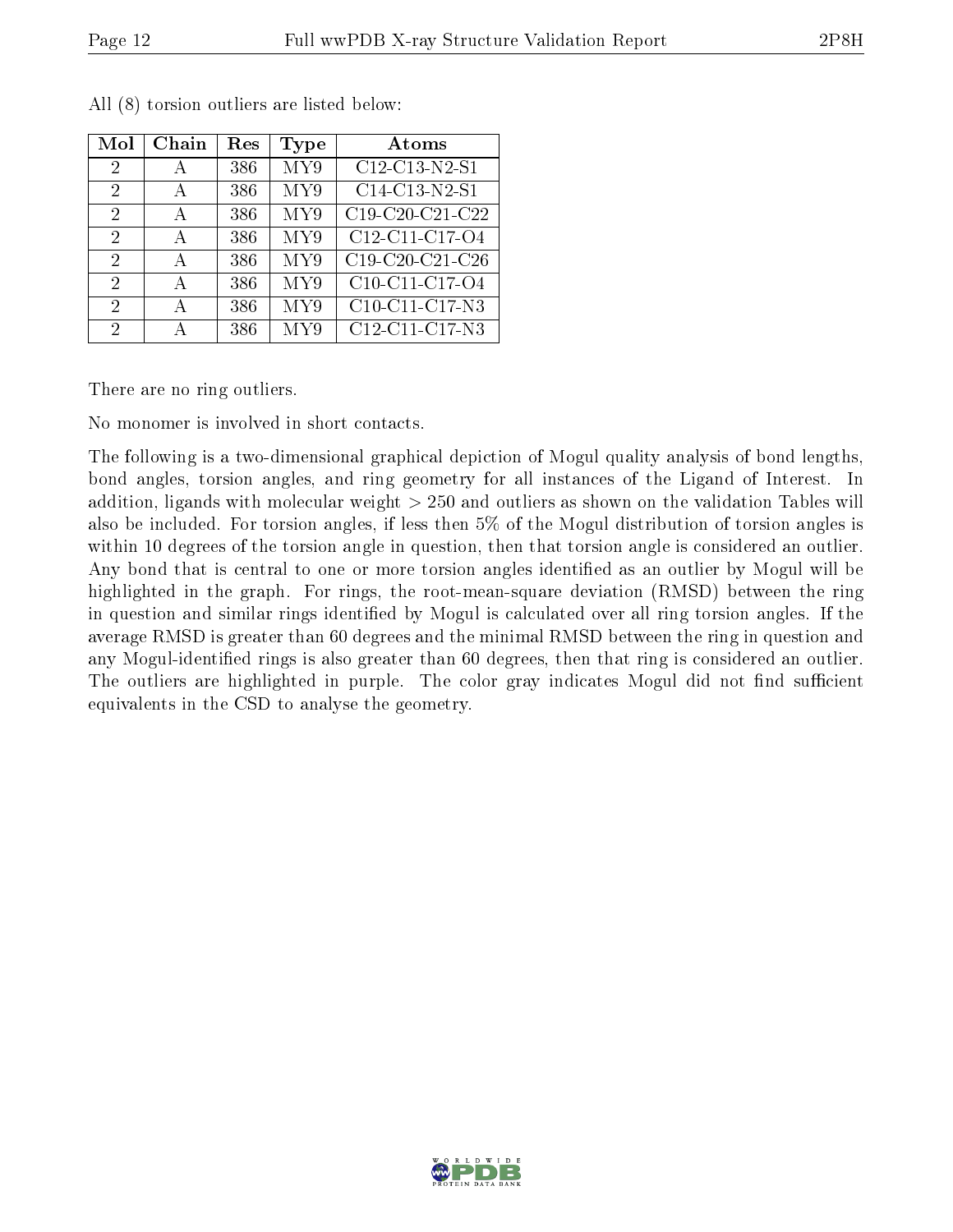

### 5.7 [O](https://www.wwpdb.org/validation/2017/XrayValidationReportHelp#nonstandard_residues_and_ligands)ther polymers (i)

There are no such residues in this entry.

# 5.8 Polymer linkage issues (i)

There are no chain breaks in this entry.